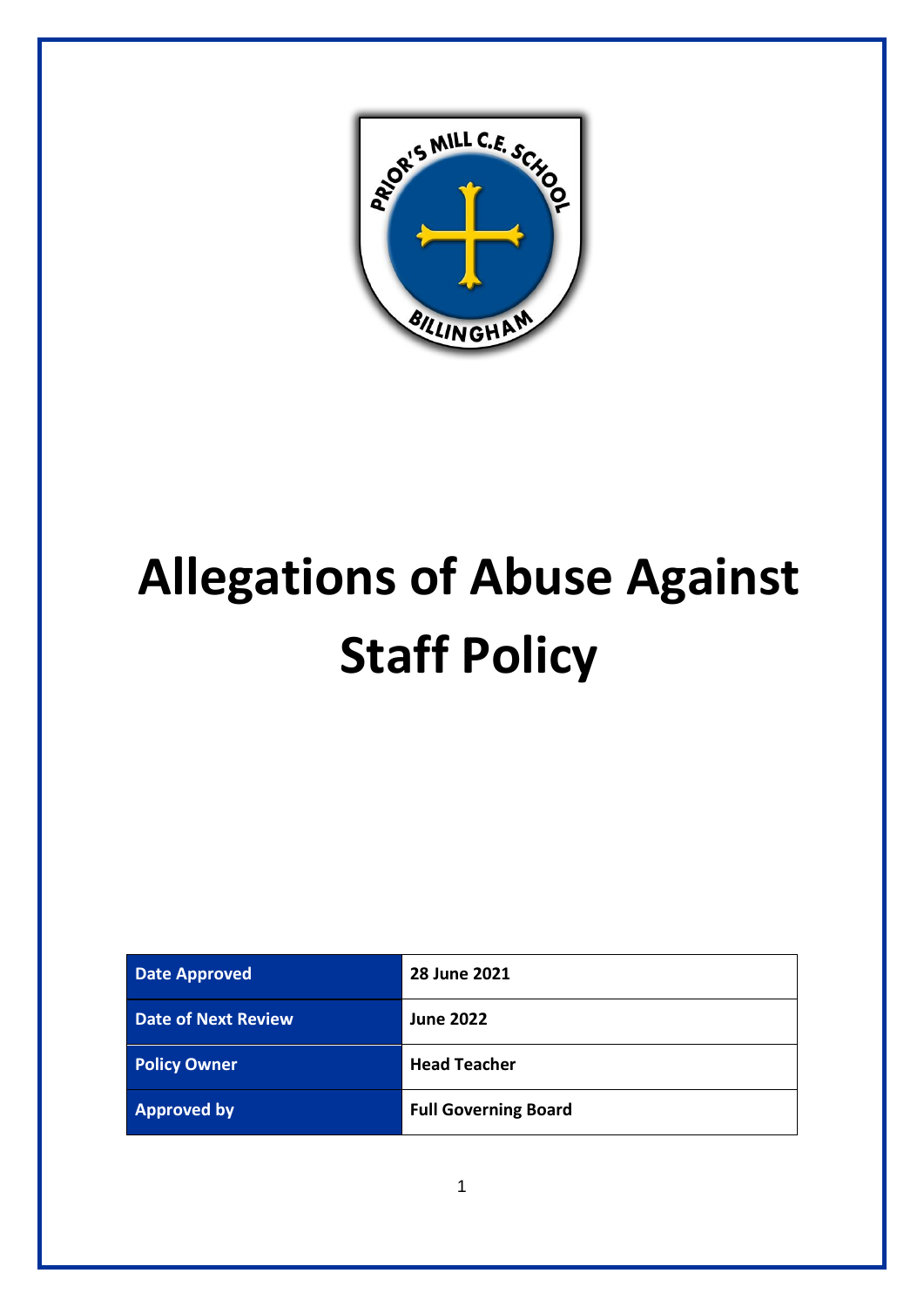# **Contents**

# **[Statement of Intent](#page-2-0)**

- 1. [Legal Framework](#page-3-0)
- 2. [Definitions](#page-3-1)
- 3. [Initial Allegation Made to The School](#page-4-0)
- 4. [Supply Staff](#page-5-0)
- 5. [Initial Consideration](#page-6-0)
- 6. [Action Following Initial Consideration](#page-6-1)
- 7. Cases Where a [Crime May Have Been Committed](#page-7-0)
- 8. Immediate Referrals t[o Children's Social Care Service](#page-7-1) or The Police
- 9. [Suspension](#page-8-0)
- 10. [Strategy Meeting](#page-9-0)
- 11. [Communication Following the Strategy Meeting](#page-9-1)
- 12. [Monitoring Progress](#page-10-0)
- 13. [Referral to DBS](#page-10-1)
- 14. [Keeping Records](#page-10-2)
- 15. [Confidentiality](#page-10-3)
- 16. [False and Unsubstantiated Allegations](#page-11-0)
- 17. [Learning Lessons](#page-11-1)
- 18. [Information Sharing](#page-12-0)
- 19. Resignations and 'Compromise o[r Settlement Agreements'](#page-12-1)
- 20. [Supporting Those Involved](#page-12-2)
- 21. [Monitoring and Review](#page-13-0)

# **Appendix**

a) [Information Guide for Employees Facing Allegations](#page-14-0)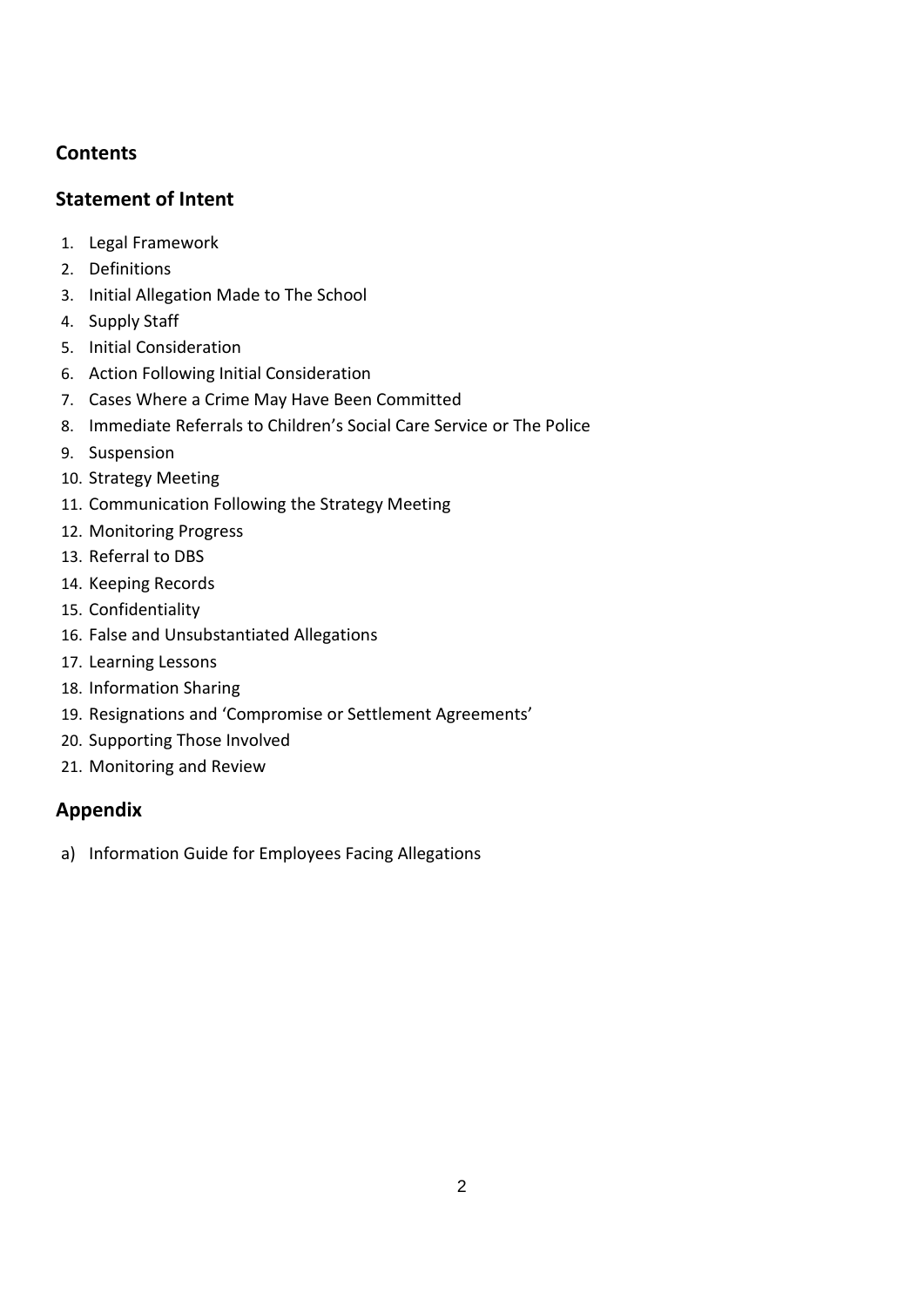# <span id="page-2-0"></span>**Statement of Intent**

Prior's Mill CE Primary School takes its responsibility of care for pupils seriously. We will thoroughly investigate allegations of abuse against staff – this will be done in a fair way that does not prejudice either the pupil or the member of staff. Any investigation of an allegation of abuse will be made in line with this policy and we will provide both the accuser and accused person with the support they require during the investigation.

The stipulations within this policy apply to all staff (including supply staff) and volunteers currently working in school, irrelevant of whether the school is the location of the abuse. Allegations against a teacher who is no longer teaching will be referred to the police, along with any historical allegations.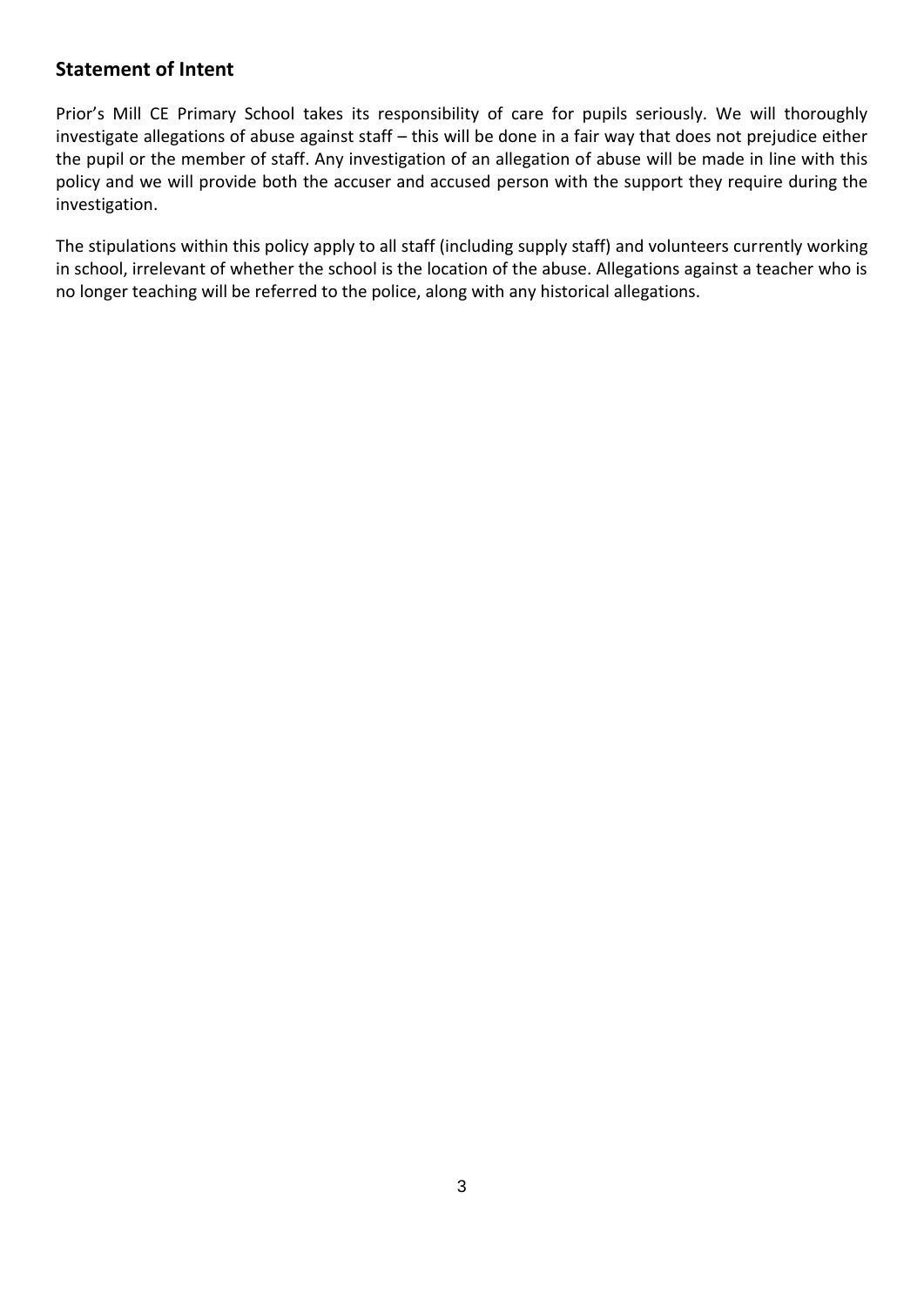## <span id="page-3-0"></span>**1. Legal Framework**

This policy has due regard to all relevant legislation and statutory guidance including, but not limited to, the following:

- Children Act 1989
- Education Act 2002
- Children Act 2004
- Data Protection Act 2018
- UK General Data Protection Regulation (UK GDPR)
- DfE (2021) 'Keeping children safe in education (2020)'
- DfE (2018) 'Working Together to Safeguard Children'

This policy operates in conjunction with the following school policies:

- Child Protection and Safeguarding Policy
- Behaviour Policy
- Disciplinary Policy and Procedure
- Confidential Reporting
- Grievance Policy

## <span id="page-3-1"></span>**2. Definitions**

**Significant harm:** This is the threshold where compulsory social care intervention must take place – this was introduced by the Children Act 1989. Harm includes not only ill-treatment (including sexual abuse and nonphysical forms of ill treatment), but also the impairment of physical or mental health and the impairment of physical, emotional, social or behaviour development.

**Abuse:** Abuse is a form of maltreatment of a child. Somebody may abuse or neglect a child by inflicting harm, or by failing to act to prevent harm. They may be abused by an adult or adults or another child or children, and abuse can be either physical, sexual, emotional harm, or a form of neglect. The definitions of different types of abuse are below:

- **Physical abuse:** A form of abuse which may involve hitting, shaking, throwing, poisoning, burning or scalding, drowning, suffocating, or otherwise causing physical harm to a child. Physical harm may also be caused when a parent fabricates the symptoms of, or deliberately induces, illness in a child.
- **Emotional abuse:** The persistent emotional maltreatment of a child such as to cause severe and adverse effects on the child's emotional development. It may involve conveying to a child that they are worthless, unloved, inadequate, or valued only insofar as they meet the needs of another person. It may include not giving the child opportunities to express their views, deliberately silencing them or 'making fun' of what they say or how they communicate. It may feature age or developmentally inappropriate expectations being imposed on children. These may include interactions that are beyond a child's developmental capability as well as overprotection and limitation of exploration and learning, or preventing the child participating in normal social interaction. It may involve seeing or hearing the ill-treatment of another. It may involve serious bullying (including cyber bullying), causing children frequently to feel frightened or in danger, or the exploitation or corruption of children. Some level of emotional abuse is involved in all types of maltreatment of a child, although it may occur alone.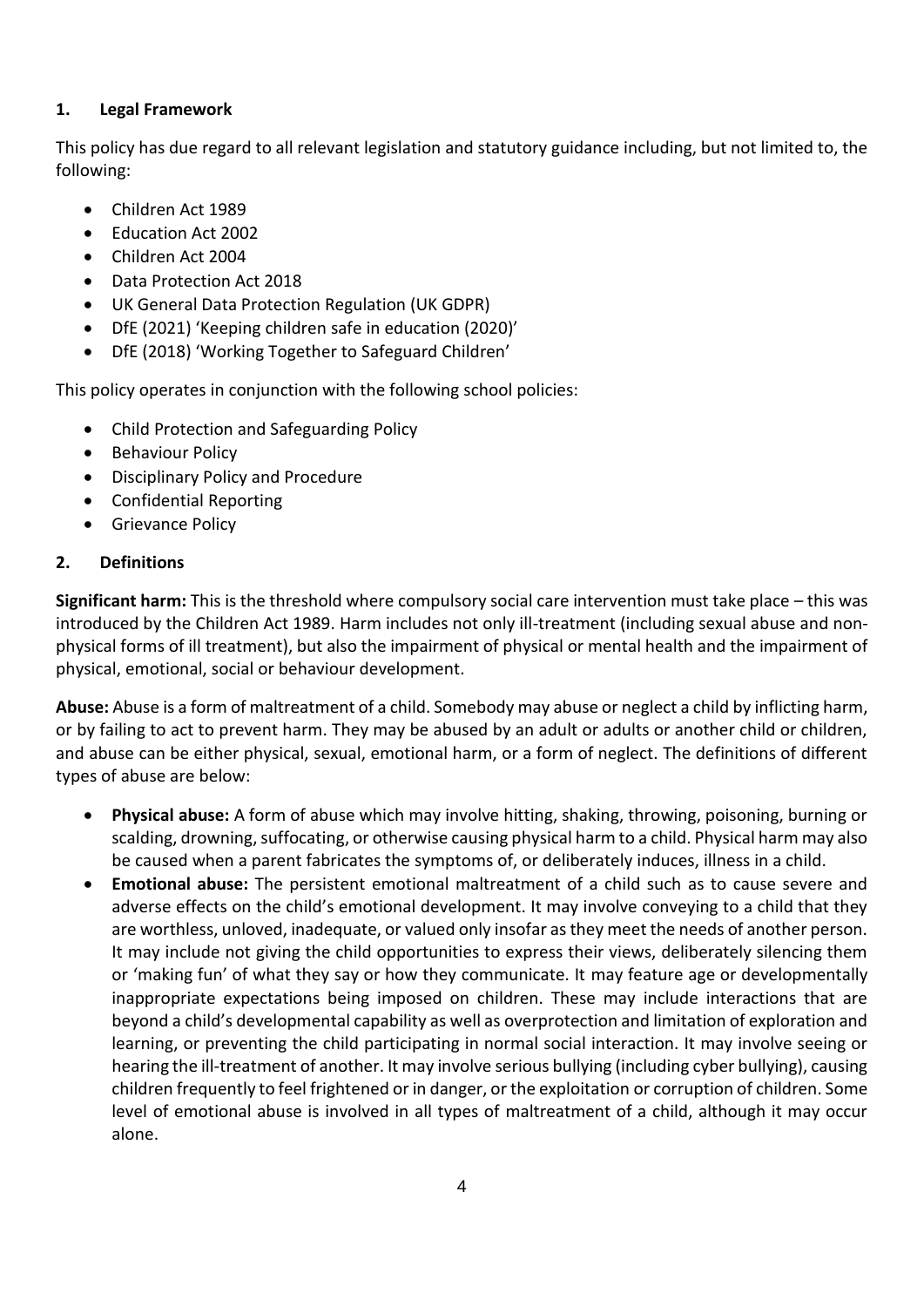- **Sexual abuse:** Involves forcing or enticing a child or young person to take part in sexual activities, not necessarily involving a high level of violence, whether or not the child is aware of what is happening. The activities may involve physical contact, including assault by penetration (for example rape or oral sex) or non-penetrative acts such as masturbation, kissing, and rubbing and touching the outside of clothing. They may also include non-contact activities, such as involving children in looking at, or the production of, sexual images, watching sexual activities, encouraging children to behave in sexually inappropriate ways, or grooming a child in preparation for abuse (including via the internet). Sexual abuse is not solely perpetrated by adult males. Women can also commit acts of sexual abuse, as can other children.
- **Neglect:** The persistent failure to meet a child's basic physical and/or psychological needs, likely to result in the serious impairment of the child's health or development. Neglect may occur during pregnancy as a result of maternal substance abuse. Once a child is born, neglect may involve a parent or carer failing to: provide adequate food, clothing and shelter (including exclusion from home or abandonment); protect a child from physical and emotional harm or danger; ensure adequate supervision (including the use of inadequate care-givers); or ensure access to appropriate medical care or treatment. It may also include neglect of, or unresponsiveness to, a child's basic emotional needs.

**Position of trust:** Those working with children and young people should understand that they are in positions of power and trust in relation to these groups. There is potential for exploitation and harm to children and young people, and employees have a responsibility to ensure that an unequal balance of power is not used for personal advantage or gratification. Employees should always maintain professional boundaries and avoid behaviour which might be misinterpreted by others.

The following definitions will be used when determining the outcome of allegation investigations:

- **Substantiated:** there is sufficient evidence to prove the allegation
- **Malicious:** there is sufficient evidence to disprove the allegation and there has been a deliberate act to deceive
- **False:** the is sufficient evidence to disprove the allegation
- **Unsubstantiated:** there is insufficient evidence to either prove or disprove the allegation. The term, therefore, does not imply guilt or innocence
- **Unfounded:** to reflect cases where there is no evidence or proper basis which supports the allegation being made

**Publication:** Any speech, writing, relevant programme or other communication in whatever form, which is addressed to the public at large or any section of the public.

## <span id="page-4-0"></span>**3. Initial Allegation made to the School**

For the purpose of this policy, **'allegation'** refers to where a member of staff is accused of abusing a pupil.

The headteacher, or the chair of governors if an allegation is made against the headteacher, will be the **'case manager'**. They will be responsible for deciding with the LA designated officer (LADO) the course of action of each allegation.

#### **Stockton and Hartlepool LADO: Phil Curtis - The Children's HUB, Civic Centre, Victoria Road, Hartlepool, TS24 8AY 01429 401844 [LADO@hartlepool.gcsx.gov.uk](mailto:LADO@hartlepool.gcsx.gov.uk)**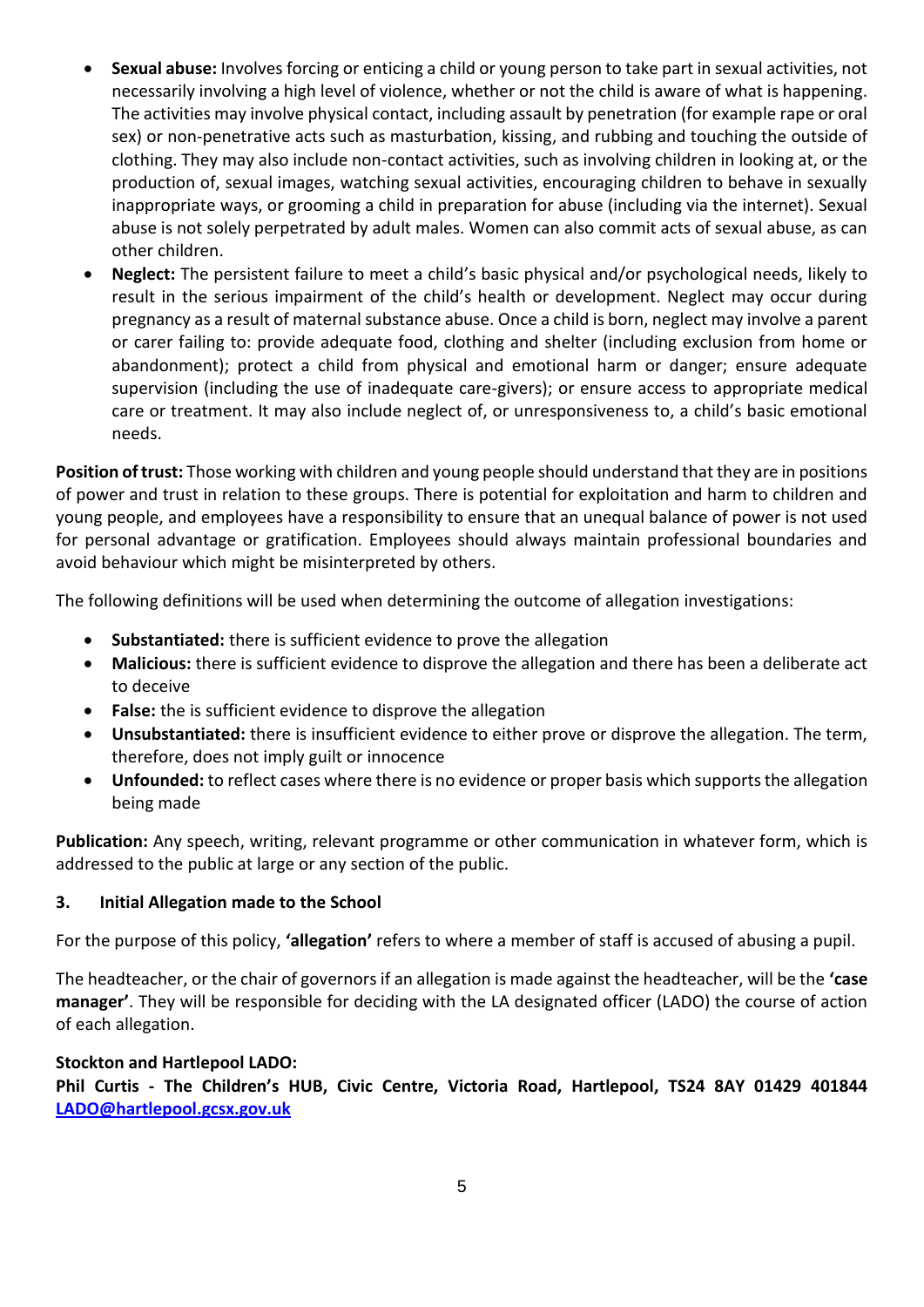Any allegation of abuse will be reported to the designated officer. Should the initial allegation first be made to any other member of staff, then that member of staff will either request the person raising the allegation to report it to the case manager or, if that is not possible, pass details of the allegation to the designated officer immediately. Should the allegation be made against the headteacher, it will be brought to the attention of the chair of governors immediately.

Allegations should be reported to the designated officer immediately if anyone working in the school has:

- Behaved in a way that has harmed a child, or may have harmed a child.
- Possibly committed a criminal offence against or related to a child.
- Behaved towards a child or children in a way that indicates that they pose or may pose a risk to children.
- Behaved or may have behaved in a way that indicates they may not be suitable to work with children.

Where the allegation is extremely serious, e.g. where a pupil's life may be in danger, immediate intervention by the police or children's social care services will be required.

Allegations will be investigated in a fair and consistent way that provides effective protection for the child and, at the same time, supports the staff member (including supply staff) or volunteer who is the subject of the allegation.

# <span id="page-5-0"></span>**4. Supply Staff**

In some cases, the school will need to consider an allegation against an individual not directly employed by the school, where the school's disciplinary procedures do not fully apply, e.g. supply staff provided by an employment agency or business. The school will work with the agency to ensure allegations are dealt with properly.

Under no circumstances will the school decide to cease to use a member of supply staff due to safeguarding concerns without finding out the facts and liaising with the designated officer to determine a suitable outcome.

The governing body will discuss with the agency whether it is appropriate to suspend the member of supply staff, or redeploy them to another part of the school, whilst an investigation is conducted**.**

The school will take the lead on investigations, as supply staff, while not directly employed by the school, are under the supervision, direction and control of the governing body when working in the school. Agencies will be fully involved in any investigation and will be expected to fully cooperate with enquiries from the LADO, police and/or children's services.

The member of supply staff subject to an allegation will be advised to contact their trade union representative, if they have one, or colleague for support.

The allegations management meeting will address issues, such as information sharing, to ensure that any previous concerns or allegations known to the agency are taken into account by the school during the investigation.

An agency used by the school will be informed of the school's process for managing allegations. This will include inviting the agency's HR manager or equivalent to meetings and keeping them up-to-date with information about the school's policies.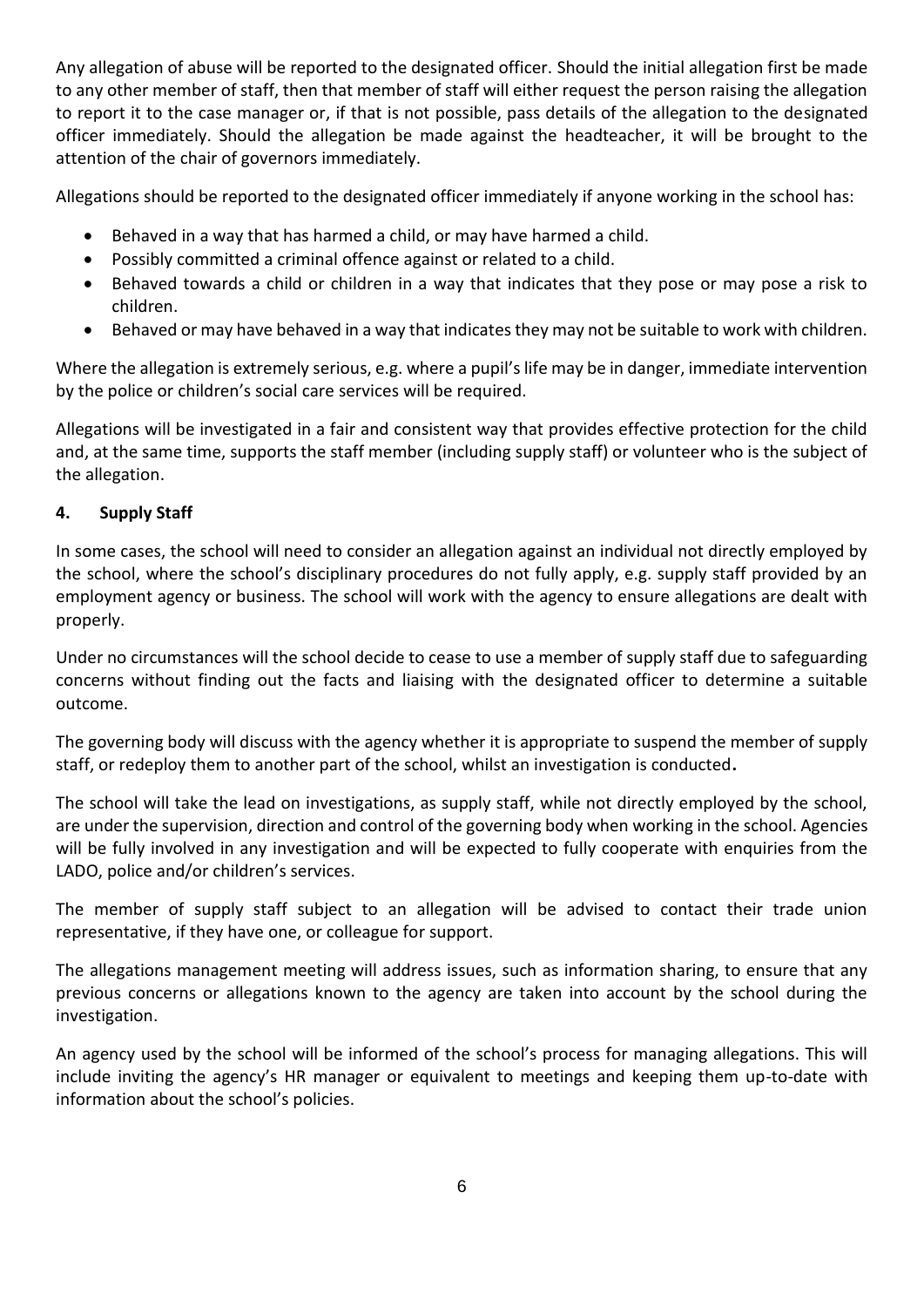#### <span id="page-6-0"></span>**5. Initial Consideration**

The case manager will discuss the allegation with the designated officer, providing details of the allegation and the circumstances in which it was made. The discussion will also consider whether there is evidence or information that establishes whether the allegation is false or unfounded.

The case manager and designated officer will take into account the right of staff to use reasonable force when dealing with instances of physical contact, such as disruptive behaviour, when considering allegations.

Where there is no likely involvement of the police or child social care services, the case manager will inform the accused person about the allegation as soon as possible after consulting with the designated officer – as much information as possible will be shared with the accused person.

Where there is involvement of the police or child social care services, or a strategy discussion is required, the case manager will consult with them before disclosing any information with the accused person.

If the allegation is not clearly false and there is cause to suspect that a child is suffering, or is likely to suffer, significant harm, the designated officer will immediately refer it to LA children's social care or police and ask for a strategy discussion, in accordance with 'Working Together to Safeguard Children', to be convened straight away. In those circumstances, the strategy discussion will include the designated officer and the case manager.

If there is not cause to suspect that 'significant harm' is an issue, but a criminal offence might have been committed, the designated officer will immediately inform the police and convene a similar discussion to decide whether a police investigation is needed. That discussion will also involve the school and any other agencies involved with the child.

If the initial sharing of information and evaluation leads to no further action being taken, the decision and justification for it will be recorded by both the case manager and the designated officer. An agreement on what information should be put in writing to the individuals concerned and any follow-up actions will also be reached.

## <span id="page-6-1"></span>**6. Action Following Initial Consideration**

All allegations will be investigated without delay and they will be resolved as quickly as possible.

Where the case manager and designated officer decides that the allegation does not involve a possible criminal offence, the designated officer will deal with it.

If the nature of the allegation does not require formal disciplinary action, the case manager will institute appropriate action within five working days.

If a disciplinary hearing is required and can be held without further investigation, the hearing will be held within 15 working days.

Where further investigation is required, the case manager and designated officer will discuss who will undertake the investigation and how it will be conducted.

The investigating officer aims to provide a report to the case manager within 10 working days. On receipt of the report of the investigation, the case manager will consult the designated officer and decide whether a disciplinary hearing is needed within two working days. If a hearing is needed, it will be held within 15 working days.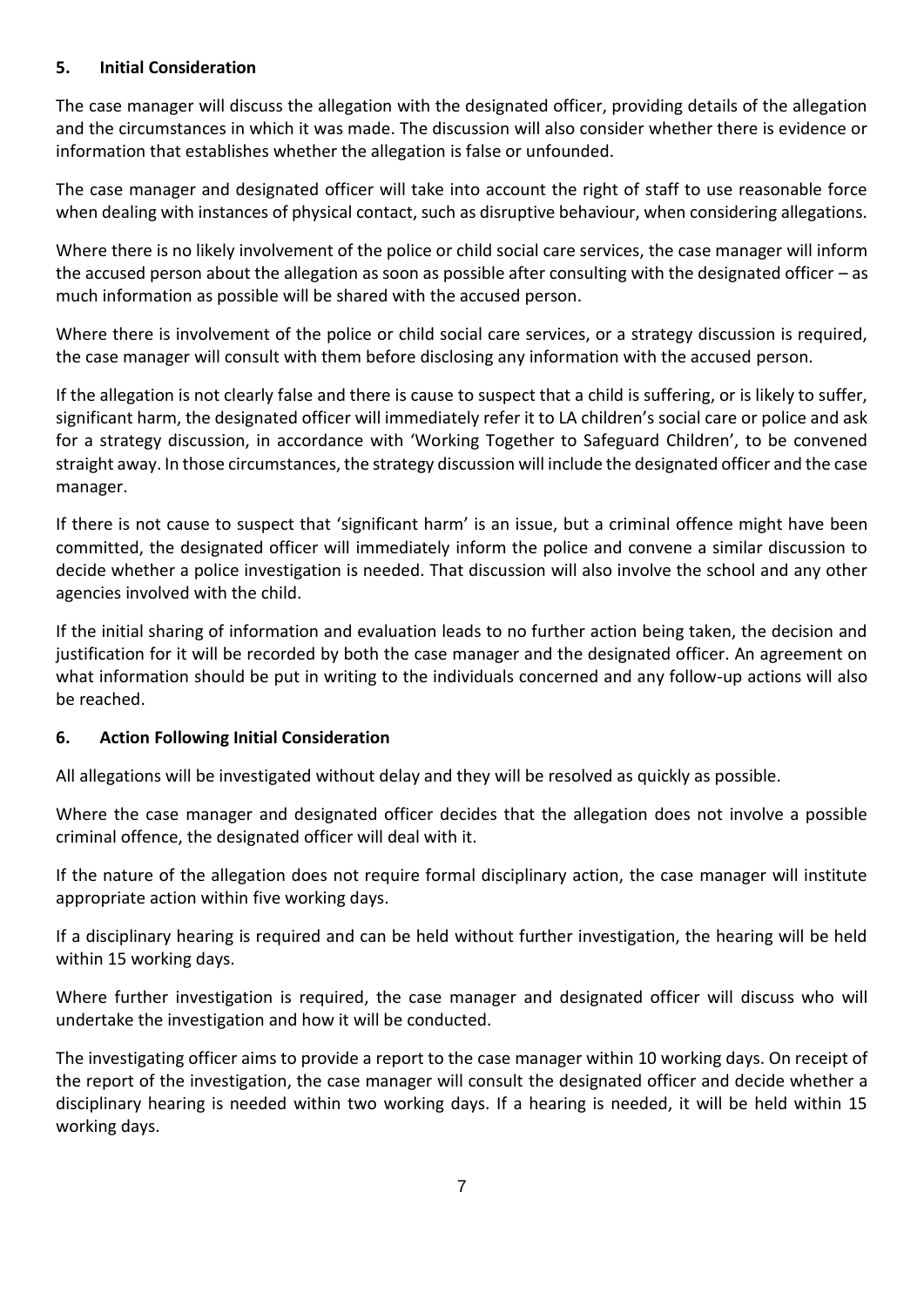The designated officer will take on board any recommendations made by children's social care services or the police with regard to any disciplinary action required.

The school aims to resolve 80 percent of cases within one month of receiving the allegation, 90 percent within three months, and all but the most exceptional cases within 12 months.

The designated officer will continue to liaise with the school to monitor the progress of the case and provide advice or support when required or requested.

The school will not consider suspension as a default position: the case manager and designated officer will attempt to find alternative outcomes for the accused person before they are suspended. Outcomes may include:

- Redeploying the member of staff within the school to avoid direct contact with the pupil.
- Providing an assistant to be present when the individual has contact with pupils.
- Redeploying the individual to alternative work so they do not have unsupervised access to pupils.
- Moving the pupil to different classes so that they do not come into contact with the accused member of staff, making it clear that this is not a punishment.
- Temporarily redeploying the accused person to another role in a different location.

## <span id="page-7-0"></span>**7. Cases Where a Crime May Have Been Committed**

If there is no cause to suspect that significant harm is an issue, but a criminal offence might have been committed, the designated officer will immediately inform the police and convene a similar discussion to decide whether a police investigation is needed. That discussion will also involve the school.

Where the involvement of children's social care services is not required, as the pupil is not assessed to be at risk of significant harm, but a police investigation continues, the designated officer will agree with the police, the school and any other agency involved with the child, the nature of the allegation and how this must be addressed.

This joint evaluation discussion should take place within one working day of the referral and must consider how to progress enquiries, e.g. a criminal process parallel with a disciplinary process, or whether disciplinary action needs to be suspended until police enquiries/prosecution are completed.

These investigations should be reviewed by the police no later than four weeks after the joint evaluation discussion has concluded and, thereafter, at fortnightly or monthly intervals, depending on the complexity of the case.

If the police and/or the Crown Prosecution Service (CPS) decide not to charge the individual with an offence, decide to administer a caution, or the person is acquitted by a court, the police should pass all information they have which may be relevant to a disciplinary case to the school without delay. In those circumstances, the case manager will deal with the case in consultation with the designated officer.

If the person is convicted of an offence, the police will also inform the employer straight away so that the appropriate action can be taken.

## <span id="page-7-1"></span>**8. Immediate Referrals to Children's Social Care Services or the Police**

The following situations will require immediate referral to children's social care services or the police:

- Where the pupil has suffered, is suffering, or is likely to suffer significant or serious harm
- Where the pupil alleges that a criminal offence has been committed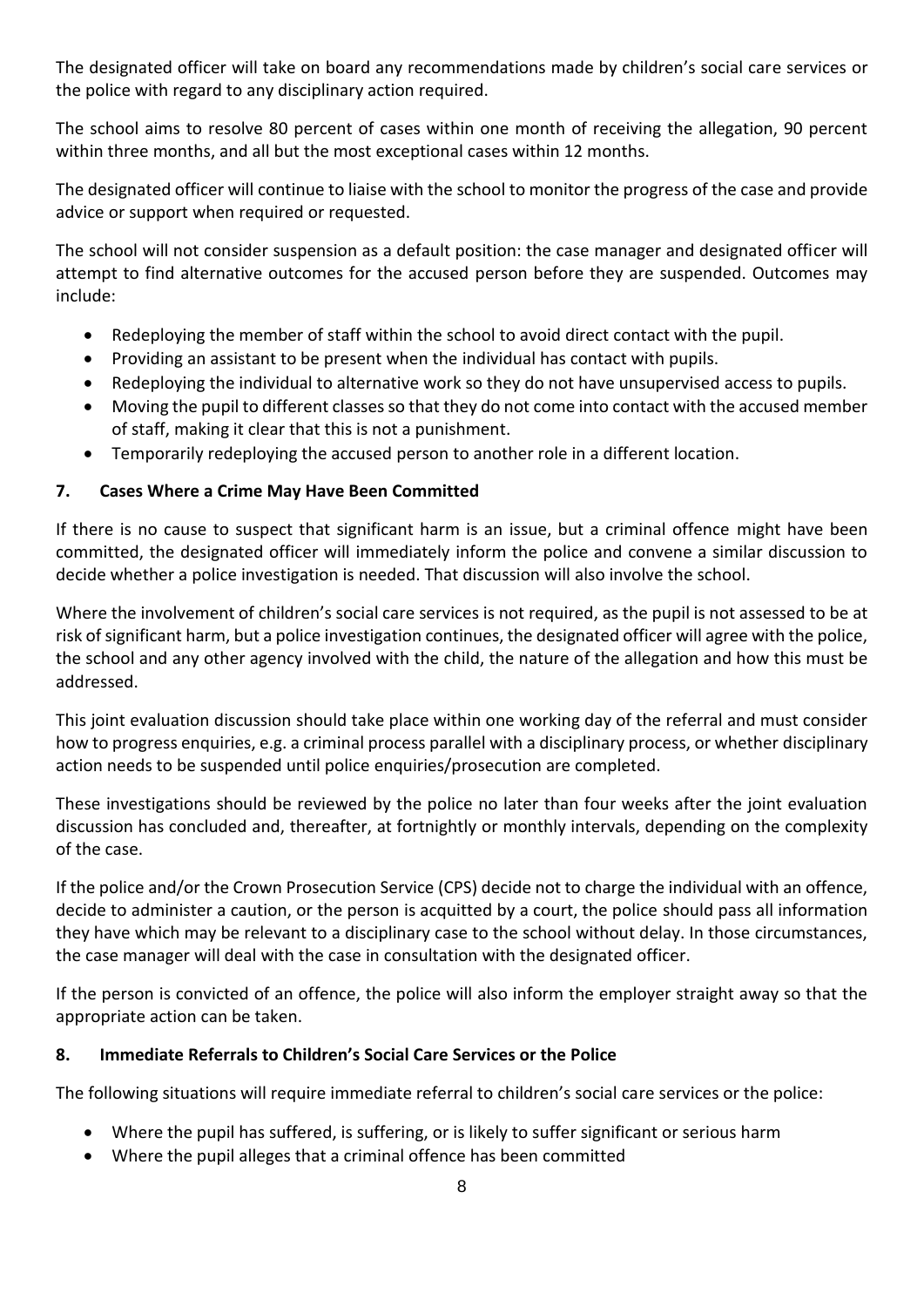• Any allegation of a sexual nature

The case manager is aware that some other complaints may also be regarded as child protection issues and, therefore, each complaint will be carefully considered in consultation with the designated officer before taking any action.

Where allegations of the above are referred to children's social care services, subsequent action will be in accordance with local safeguarding arrangements.

#### <span id="page-8-0"></span>**9. Suspension**

The possible risk of harm to children posed by an accused person needs to be effectively evaluated and managed in respect of the child(ren) involved in the allegations. In some cases, that will require the school to consider suspending the person until the case is resolved.

Suspension is not an automatic response when an allegation is reported. If the school is concerned about the welfare of other children in the community or the staff member's family, those concerns will be reported to the designated officer or police, but suspension is highly unlikely to be justified based on such concerns alone.

Suspension will only be considered in a case where there is cause to suspect a child or other children at the school is or are at risk of harm, or the allegation warrants investigation by the police, or is so serious that it might be grounds for dismissal; however, a person will not be suspended automatically, or without careful thought being given to the particular circumstances of the case.

The school will consider carefully whether the circumstances of the case warrant a person being suspended from contact with children at the school until the allegation is resolved, and may wish to seek advice from the HR Business Partner.

The school will also consider whether the result that would be achieved by suspension could be obtained by alternative arrangements. For example, redeployment so that the individual does not have direct contact with the child concerned, or providing an assistant to be present when the individual has contact with children. This allows time for an informed decision regarding the suspension and possibly reducing the initial impact of the allegation. This will, however, depend upon the nature of the allegation.

The school will consider the potential permanent professional reputational damage to members of staff that can result from suspension where an allegation is later found to be unsubstantiated, unfounded or maliciously intended.

Where it has been deemed appropriate to suspend the person, written confirmation will be dispatched within one working day, giving the reasons for the suspension. The person will be informed at that point who their named contact is within the school and provided with their contact details.

Children's social care services or the police cannot require the school to suspend a member of staff or a volunteer, although the school will give appropriate weight to their advice.

The power to suspend is vested in the headteacher or the governing body, who are the employers of staff at the school.

In certain circumstances, where a strategy discussion or initial evaluation concludes that there should be enquiries by children's social care services and/or an investigation by the police, the designated officer will canvass police and children's social care services for views about whether the accused member of staff needs to be suspended from contact with children to inform the school's consideration of suspension.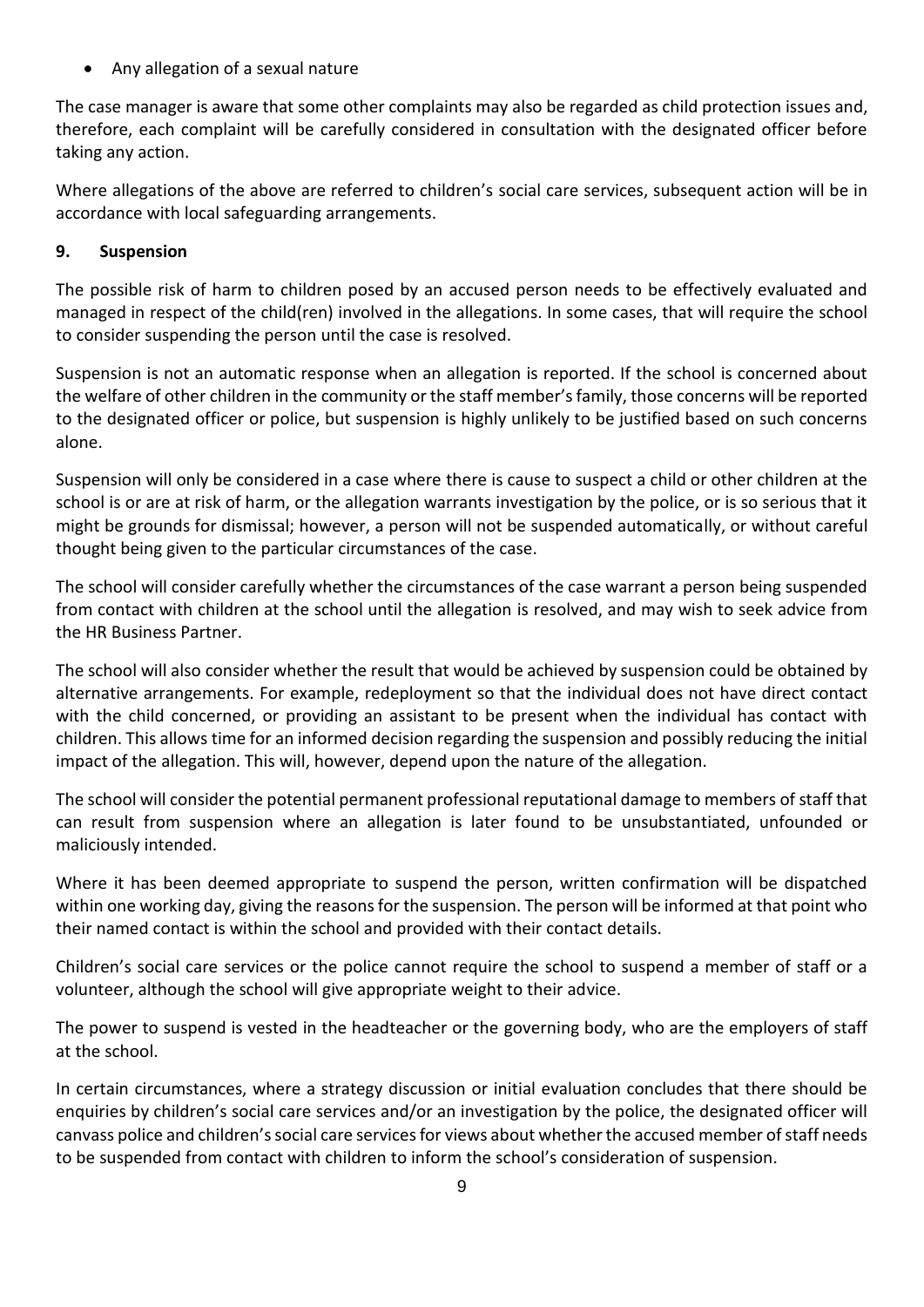A risk assessment is carried out for each individual case to determine whether the member of staff should be suspended. The assessment takes into account the context of the allegation, background information in relation to the member of staff, and any outcome following the strategy meeting. It also takes into account whether a temporary transfer or period of paid leave is appropriate as an alternative to suspension. The assessment is recorded, and a copy kept on file.

#### <span id="page-9-0"></span>**10. Strategy Meeting**

A strategy meeting should be convened within one working day of the referral being made and chaired by the child protection and review unit. The designated officer and all relevant personnel including, where appropriate, the case manager (or nominated representative) and the school HR business partner, will attend this meeting in order to share information and participate in the planning of any enquiries. The strategy meeting will be conducted in accordance with local safeguarding arrangements.

The purpose of the strategy meeting is to:

- Consider the risk to the pupil directly involved and other pupils.
- Share all relevant information about the person who is the subject of the allegation and about the alleged victim.
- Determine the need for investigation and who is responsible for carrying it out.
- Plan the investigation/enquiries and set timescales for tasks to be undertaken.
- Consider whether any other children are affected by the allegations, e.g. the person's own children, grandchildren, or other children in the agency setting such as children placed with foster carers, childminders or youth clubs.
- Ensure that the person who is the subject of the allegation is kept informed and supported.
- Decide how regular information and support will be provided to the child and family and by whom.
- Plan all interviews and agree who should undertake them so that there is no confusion between a criminal investigation (section 47 enquiry) and disciplinary processes.
- Consider the need to inform relevant parties.
- Jointly consider how to manage any media interest.
- Consider whether the circumstances require the person who is subject to the allegation to be suspended from contact with pupils; this may change as the investigation progresses and should be reviewed regularly.
- Consider the appropriate course of action if the allegation is against a governor, a temporary member of staff or a supply teacher.

An LA social worker, health practitioners and a policy representative should be involved in the strategy discussion. A representative from the school will also attend.

The member of staff who is the subject of the allegation will not be invited to attend the meeting; however, the strategy meeting will agree when and how the member of staff will be informed.

The minutes of the strategy meeting will be circulated by the chair of the meeting to relevant parties.

#### <span id="page-9-1"></span>**11. Communication Following the Strategy Meeting**

The following people will be informed of the outcome of the strategy meeting:

• The pupil making the allegation and their parents will be informed of the likely course of action and that the matter is confidential and must not be discussed.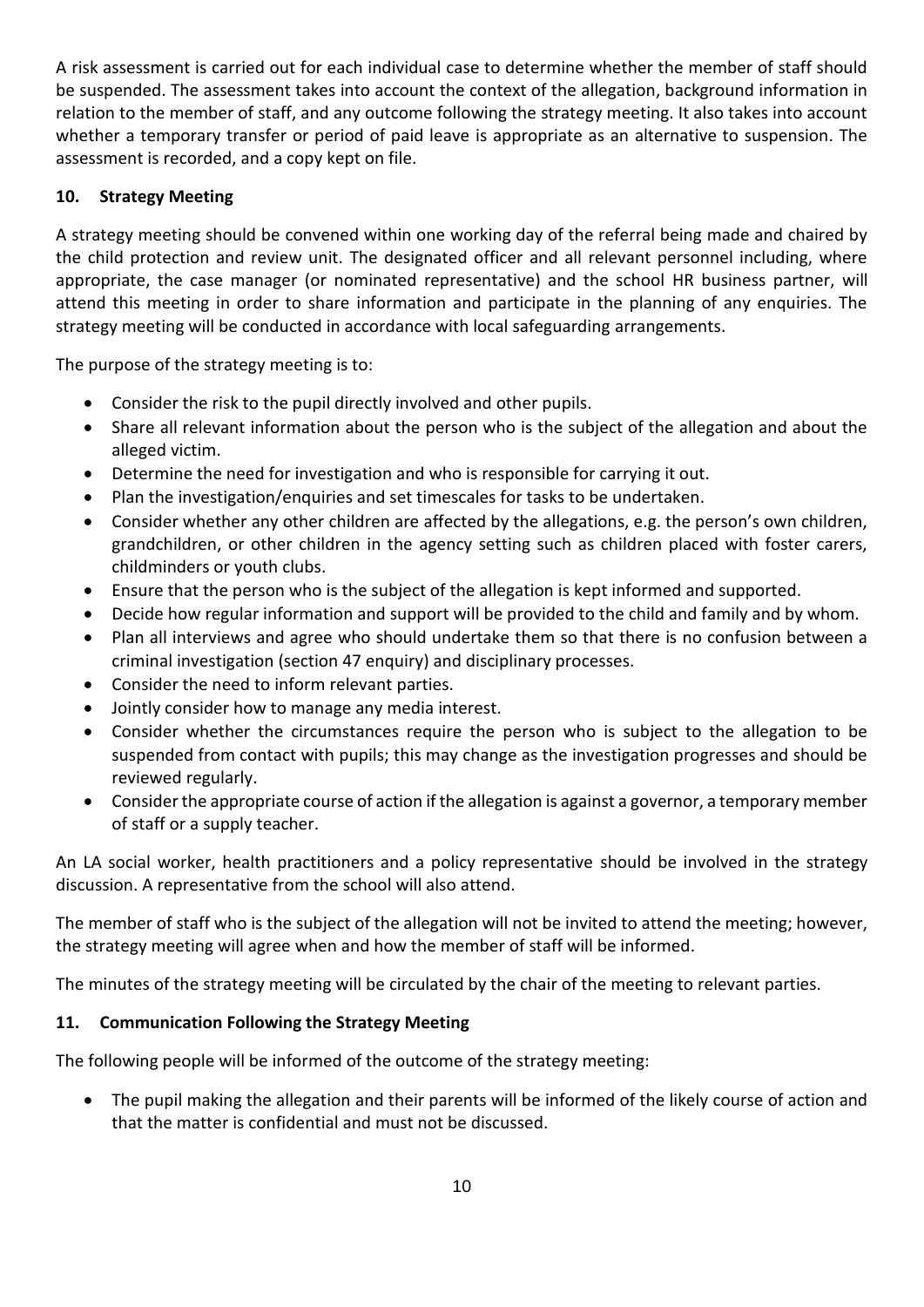- The member of staff against whom the allegation has been made will be informed of the likely course of action − a record will be kept on the individual's personnel file.
- The chair of governors will be informed of the likely course of action.

Subsequent strategy meetings will be held fortnightly, or at a minimum monthly, to review progress.

## <span id="page-10-0"></span>**12. Monitoring Progress**

The designated officer will regularly monitor the progress of cases, either by reviewing strategy meetings or by liaising with the police and/or children's social care services colleagues or the school, as appropriate.

Reviews will be conducted at fortnightly or monthly intervals, depending on the complexity of the case.

## <span id="page-10-1"></span>**13. Referral to DBS**

If, on conclusion of the case, the school ceases to use the person's services against whom the allegation was made, or the person ceases to provide their services, the school will consult the designated officer about whether a referral to the DBS is required. If a referral is appropriate, the report will be made within one month.

The school will make a referral to the DBS where there is reason to believe that an individual has engaged in conduct that has harmed, or is likely to harm, a child, or if a person otherwise poses a risk of harm to a child. This duty applies to all individuals, irrelevant of whether they are working in regulated activity or not.

Referrals to the Teaching Regulation Agency (TRA) are also made where appropriate.

## <span id="page-10-2"></span>**14. Keeping Records**

A clear and comprehensive record of any allegation is made even if police or disciplinary action is not taken or proven. This includes details of the allegation, how the allegation was followed up and resolved, and a note of any action taken, including any sanctions imposed. The record will be kept on the member of staff's confidential personnel file.

If an allegation is found to be malicious, it will be removed from the staff member's personnel file – all other allegations will be recorded. The purpose of this record is to enable accurate information to be given in response to any future reference request if the individual leaves the school.

It is also important that accurate and detailed information is held in the event that the DBS makes requests for further information. This information is given to the DBS, if requested, due to the nature of the allegation. A comprehensive record of all allegations will provide clarification in cases where a future DBS disclosure reveals information from the police about an allegation which did not result in a criminal conviction.

The record will be retained until normal retirement age or for 10 years from the date of the allegation; whichever is longer. The school is required to preserve records which contain information about allegations of sexual abuse for the Independent Inquiry into Child Sexual Abuse, for the term of the inquiry.

# <span id="page-10-3"></span>**15. Confidentiality**

Every effort is made to maintain confidentiality and guard against unwanted publicity whenever an allegation is made.

The case manager will have due regard to advice given by the designated officer, police or children's social care services to agree to the following: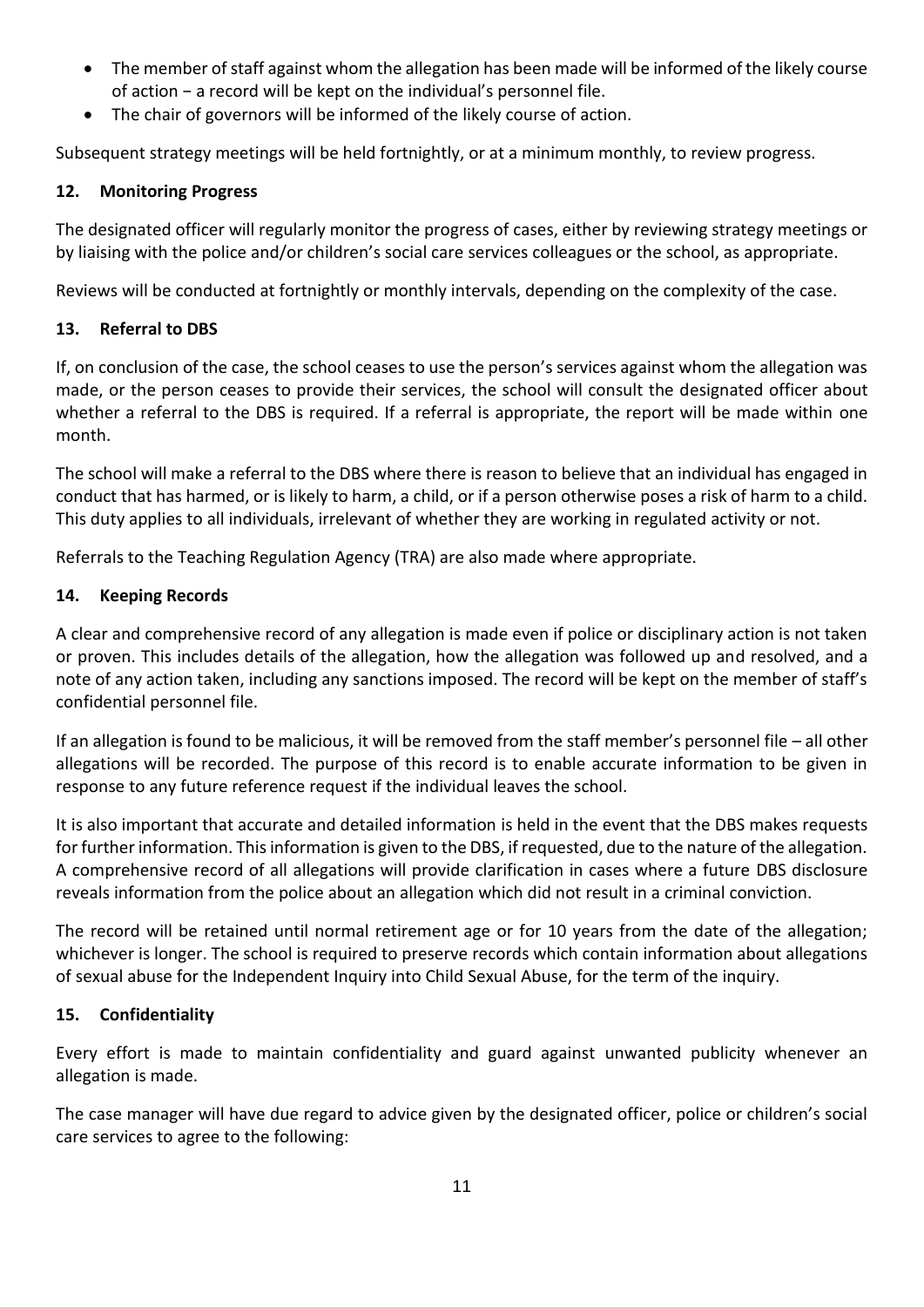- Who needs to know about the allegation and what information can be shared
- How to manage speculation, leaks and gossip
- What, if any, information can be reasonably be given to the wider community to reduce speculation
- How to manage the press and any media coverage

The school will adhere to the restrictions preventing publication of any material that may lead to the identification of a teacher in a school who has had an allegation made against them. A statement will be released if the accused person decides to waive their right to anonymity by going public themselves or by giving written consent for another to do so.

If the judge lifts the restrictions, the school will release a statement.

Publication of the case will only be made when the accused person has been charged or the Secretary of State publishes information about the investigation.

The publication of material that may lead to the identification of the accused person is prohibited.

Any enquiries from the press will be directed to the chair of governors, unless it is a freedom of information or subject access request, in which case the school, HR business partner or legal representative will be contacted.

#### <span id="page-11-0"></span>**16. False and Unsubstantiated Allegations**

If an allegation made by a pupil is proved to be false, unsubstantiated and/or malicious, action will be taken to determine whether the person who made the allegation needs services or may have been abused by someone else.

In the case of a pupil deliberately inventing or making a malicious allegation, the case manager will consider action in accordance with the Behaviour Policy and whether the police should be asked if action may be appropriate against the person responsible.

If it is clear to the case manager and the designated officer that the allegation is demonstrably false or unfounded, the member of staff will be informed orally and in writing of the allegation, that it is without foundation and that no further action will be taken.

Where appropriate, and if requested, support will be offered, which could include occupational health and counselling services.

If an allegation made by a member of staff is proved to be false and/or malicious, an investigation will take place in accordance with the school's Disciplinary Policy and Procedure. The police may also consider taking action against the individual making the allegation.

Details of allegations that are found to have been malicious will be removed from the staff member's personnel file. Allegations that are proven to be false, unsubstantiated or malicious will not be included in references.

#### <span id="page-11-1"></span>**17. Learning Lessons**

Where an allegation has been made against a member of staff, lessons can be learned, whether the allegations are proven or not. At the conclusion of a case, relevant parties will discuss what can be learned and, therefore, lead to improved practice, either to the school procedures or to help prevent similar events in the future. The designated officer and the case manager will review the case.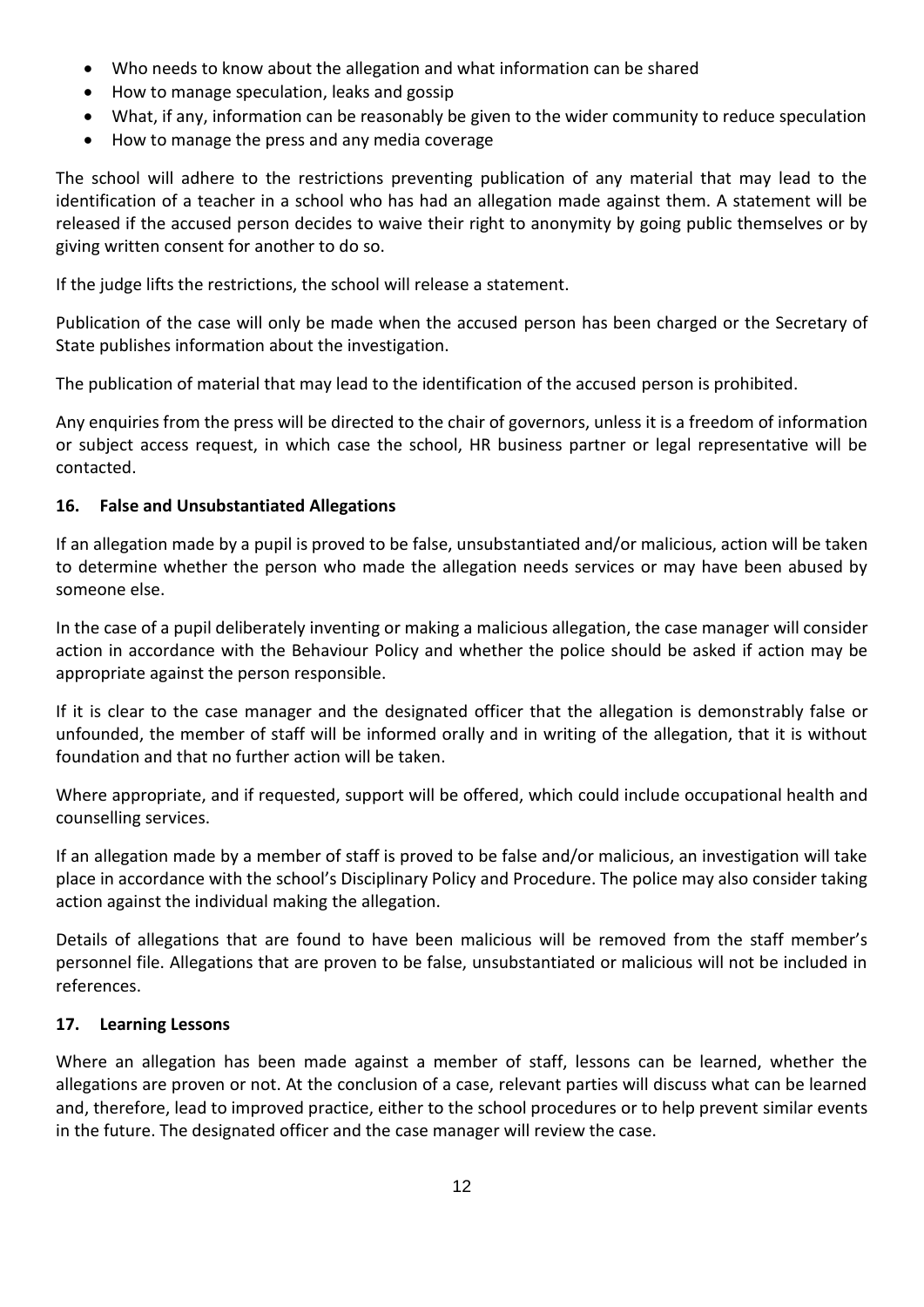#### <span id="page-12-0"></span>**18. Information Sharing**

In a strategy meeting or initial evaluation of the case, the agencies concerned will share all relevant information they have about the person who is the subject of an allegation, and about the alleged victim.

Staff attending the strategy meeting will be prepared with the appropriate information, e.g. full name, address, when their latest DBS check was completed, start date, involvement in youth activities, children of their own, and any other information that could be helpful.

As per procedures, the police will obtain consent from the individuals concerned to share the statements and evidence they obtain with the school for disciplinary purposes. This will be done as their investigation proceeds rather than after it has concluded. This will enable the police to share relevant information without delay at the conclusion of their investigation or any court case.

Children's social care services adopt a similar procedure when making enquiries to determine whether the pupil named in the allegation needs protection or services, so that any information obtained in the course of those enquiries, which is relevant to a disciplinary case, can be passed to the school without delay.

#### <span id="page-12-1"></span>**19. Resignations and 'Compromise or Settlement Agreements'**

The fact that a person tenders their resignation, or ceases to provide their services, will not prevent an allegation being followed up in accordance with these procedures.

Every effort is made to reach a conclusion in all cases of allegations bearing on the safety or welfare of children, including where the person concerned refuses to cooperate with the process.

Wherever possible, the accused person will be given a full opportunity to answer the allegation and make representations about it.

The process of recording the allegation and any supporting evidence, and reaching a judgement about whether it can be regarded as substantiated, will continue even if representations cannot be given or the accused person does not cooperate. It may be difficult to reach a conclusion in those circumstances, and it may not be possible to apply any disciplinary sanctions if the accused person's notice period expires before the process is complete, but it is important to reach and record a conclusion wherever possible.

'Compromise' or 'settlement agreements' will not be used in cases where the accused person refuses to cooperate or resigns before their notice period expires – this will not prevent a police investigation if necessary.

In any event, such an agreement will not prevent a thorough police investigation where that is appropriate, nor can it override the statutory duty to make a referral to the DBS or the TRA where circumstances require that.

#### <span id="page-12-2"></span>**20. Supporting Those Involved**

#### **Supporting the Accused Person**

The school has a duty of care to its employees and will act to manage and minimise the stress inherent in the allegations and disciplinary process. Support for the individual is vital to fulfilling this duty.

Individuals will be informed of concerns or allegations as soon as possible and given an explanation of the likely course of action, unless there is an objection by the children's social care services or the police.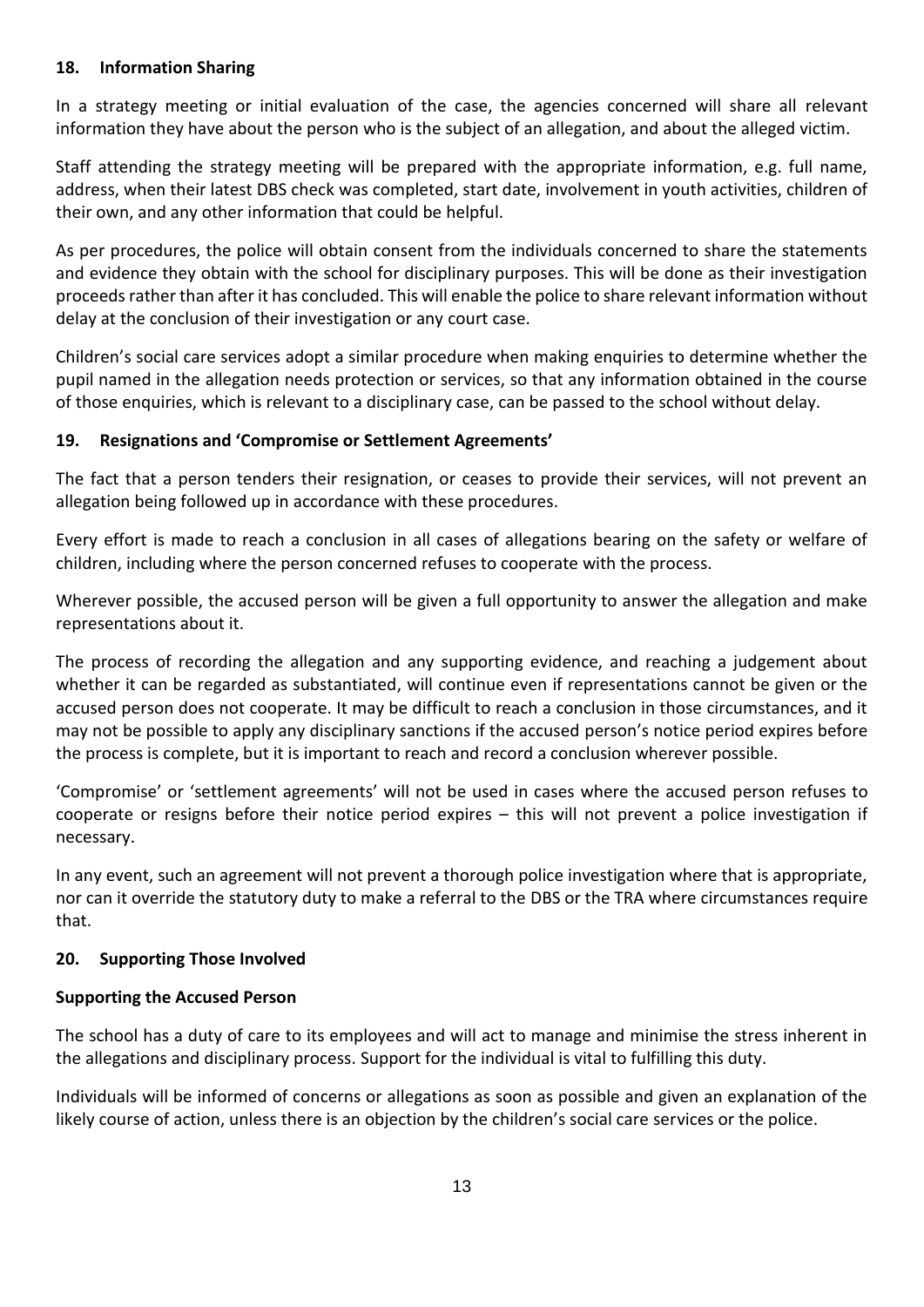The individual will be advised to contact their trade union representative, if they have one, or a colleague for support.

The accused person will be given access to welfare counselling or medical advice.

The school will appoint a named representative to keep the accused person informed of the progress of the case and consider what other support is appropriate for the individual; this may include occupational health.

Particular care will be taken when employees are suspended to ensure that they are kept informed of both the progress of their case and current work-related issues.

Social contact with colleagues and friends is not prevented unless there is evidence to suggest that such contact is likely to be prejudicial to the gathering and presentation of evidence.

#### **Supporting Parents**

Parents involved with an allegation will be kept informed about the case; however, where a strategy discussion is required, or the police or children's social care services need to be involved, the case manager will not inform them until those agencies have been consulted and have agreed what information can be disclosed.

They will also be kept informed about the progress of the case, and told the outcome where there is not a criminal prosecution, including the outcome of any disciplinary process.

The deliberations of a disciplinary hearing, and the information considered in reaching a decision, cannot normally be disclosed, but the parents of the child will be told the outcome in confidence.

In deciding what information to disclose, careful consideration will be given to the provisions of the GDPR and the Data Protection Act 2018, the law of confidence and, where relevant, the Human Rights Act 1998.

Parents will be reminded of the requirement to maintain confidentiality about any allegations made against teachers whilst investigations are ongoing.

## **Supporting the Child**

In cases where a child may have suffered significant harm, or there may be a criminal prosecution, children's social care services or the police will consider what support the child or children involved may need.

#### <span id="page-13-0"></span>**21. Monitoring and Review**

This policy is reviewed annually by the headteacher and chair of governors.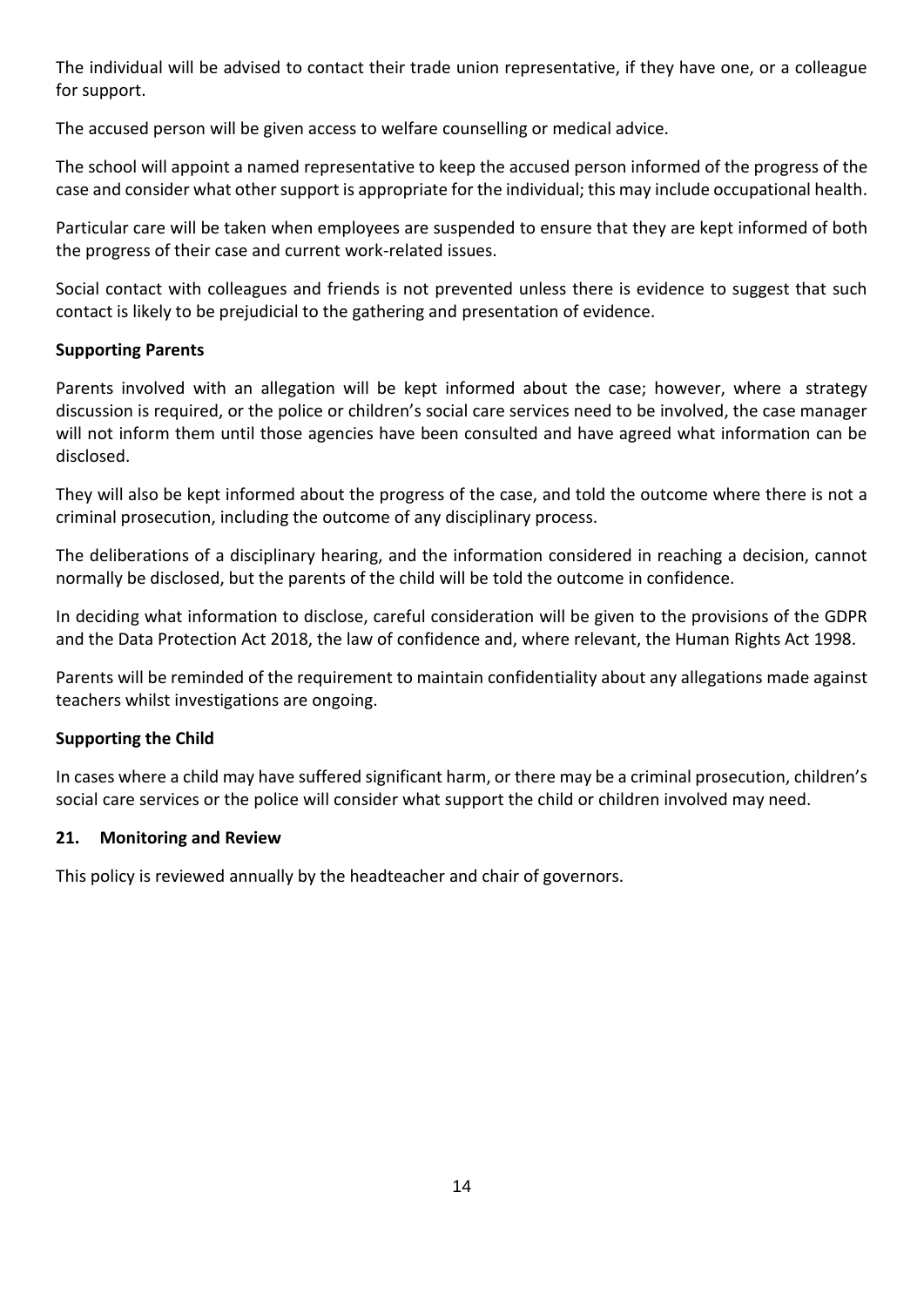#### <span id="page-14-0"></span>**Information Guide for Employees Facing Allegations**

The aim of this information guide is to explain the processes involved, and the support and guidance available, if it is alleged that you have:

- Harmed a pupil or put a pupil at risk of harm.
- Committed a criminal act towards a pupil.
- Behaved in a way that raises concern about the risk you may pose to children or young people.

## **1. Initial Action**

As soon as possible after the allegation is made, the case manager should consult the designated officer to discuss the next action points, taking advice from children's social care services and the police as needed. The police may advise that you are not told about the allegation immediately.

The case manager's decision in consultation with the designated officer will be one, or a combination of, the following:

- a. The pupil is alleged to have suffered, or is likely to suffer, significant harm which requires immediate referral to children's social care services.
- b. A criminal offence is alleged this requires referral to children's social care services and the police.
- c. The allegation represents poor or inappropriate behaviour this should be considered under the school's disciplinary and/or capability procedures, including referral, if appropriate, to the school's occupational health advisor.
- d. The allegation is clearly and demonstrably without foundation and no further action will be taken.

If the conclusions of the initial discussions are a. or b., a strategy discussion should take place involving police, children's social care services, the case manager, designated officer and the school HR business partner. You should not be present. The discussion will focus on the needs of the pupil(s) who may be at risk. It will determine what action should be taken regarding further investigation, but it is not part of any disciplinary procedures.

If the initial discussions conclude the situation is as outlined in c., an investigation will be initiated under the school's disciplinary and/or capability procedures.

If the conclusion is as outlined in d., you should be told orally and in writing that the allegation is without foundation and that no further action will be taken.

## **2. Types of Possible Investigation**

The types of investigation that may be undertaken are:

- Child protection inquiries by children's social care services.
- Criminal investigation by the police.
- Disciplinary/capability investigation.

A disciplinary investigation will usually be held in abeyance until external agency investigations are complete, unless prior agreement is reached. Whilst these investigations should be conducted as speedily as possible, they should also be balanced against the need to be thorough and fair, in line with natural justice. Statements taken in external investigations could be used in subsequent disciplinary proceedings.